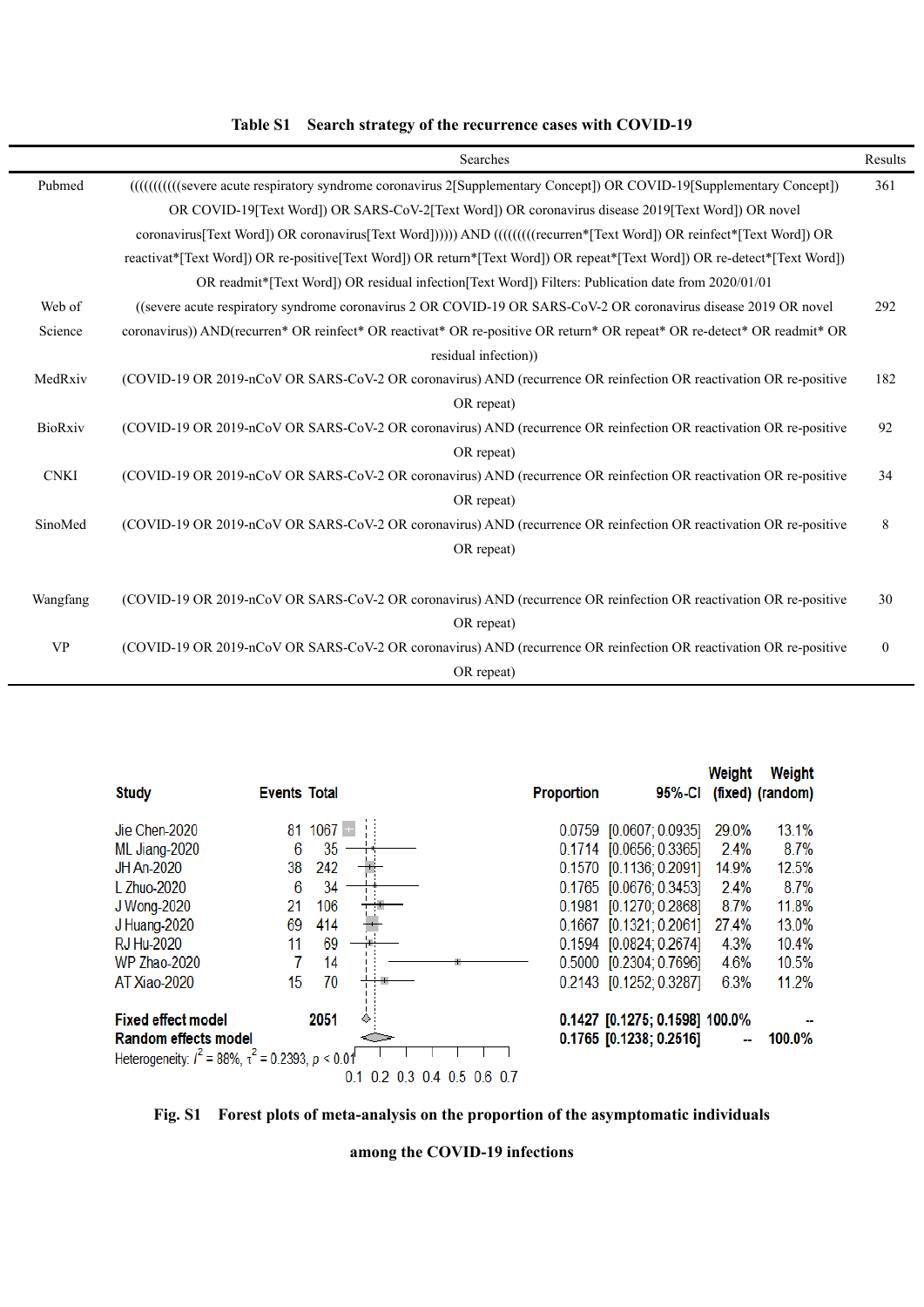| <b>Study</b>                                                                         | <b>Events Total Events Total</b> |                      | Recurrentien-Recurrence |           | <b>Odds Ratio</b>             | <b>OR</b> |                                              | Weight       | Weight<br>95%-Cl (fixed) (random) |
|--------------------------------------------------------------------------------------|----------------------------------|----------------------|-------------------------|-----------|-------------------------------|-----------|----------------------------------------------|--------------|-----------------------------------|
|                                                                                      |                                  |                      |                         |           |                               |           |                                              |              |                                   |
| <b>Character = Moderate</b><br>J Huang-2020                                          | 61                               | 69                   | 248                     | 345       |                               |           | 2.98 [1.38; 6.46]                            | 15.2%        | 11.6%                             |
| AT Xiao-2020                                                                         | 14                               | 15                   | 52                      | 55        |                               |           | $0.81$ $[0.08; 8.38]$                        | 2.4%         | 2.5%                              |
| <b>Fixed effect model</b>                                                            |                                  | 84                   |                         | 400       |                               |           | 2.69 [1.30; 5.58] 17.6%                      |              | $\sim$                            |
| Random effects model                                                                 |                                  |                      |                         |           |                               |           | 2.52 [1.06; 5.96]                            | $\sim$       | 14.1%                             |
| Heterogeneity: $l^2 = 8\%$ , $\tau^2 = 0.0671$ , $p = 0.30$                          |                                  |                      |                         |           |                               |           |                                              |              |                                   |
| Character = Headache                                                                 |                                  |                      |                         |           |                               |           |                                              |              |                                   |
| J Huang-2020                                                                         | 7                                | 13                   | 62                      | 401       |                               |           | 6.38 [2.07; 19.62]                           | 2.8%         | 7.8%                              |
| <b>RJ Hu-2020</b>                                                                    | 1                                | 3                    | 10                      | 66        |                               |           | 2.80 [0.23; 33.87]                           | 0.9%         | 2.3%                              |
| WP Zhao-2020<br><b>Fixed effect model</b>                                            | $\Omega$                         | $\mathbf{1}$<br>17   | 7                       | 13<br>480 |                               |           | $0.29$ $[0.01; 8.39]$                        | 2.2%<br>6.0% | 1.3%<br>$\sim$                    |
| Random effects model                                                                 |                                  |                      |                         |           |                               |           | $3.57$ [1.36; 9.35]<br>3.05 [0.65; 14.41]    | $\sim$       | 11.4%                             |
| Heterogeneity: $l^2 = 38\%$ , $\tau^2 = 0.7712$ , $p = 0.20$                         |                                  |                      |                         |           |                               |           |                                              |              |                                   |
| Character = $Cough$                                                                  |                                  |                      |                         |           |                               |           |                                              |              |                                   |
| J Huang-2020                                                                         | 28                               | 61                   | 41                      | 353       |                               |           | 6.46 [3.54; 11.76]                           | 10.4%        | 14.1%                             |
| <b>RJ Hu-2020</b>                                                                    | 8                                | 30                   | 3                       | 39        |                               |           | 4.36 [1.05; 18.22]                           | 3.0%         | 5.6%                              |
| <b>WP Zhao-2020</b><br><b>Fixed effect model</b>                                     | 1                                | $\overline{2}$<br>93 | 6                       | 12<br>404 |                               |           | $1.00$ $[0.05; 19.96]$                       | 1.4%         | 1.6%                              |
| Random effects model                                                                 |                                  |                      |                         |           |                               |           | 5.52 [3.18; 9.60] 14.8%<br>5.74 [3.33; 9.88] | $\sim$       | 21.3%                             |
| Heterogeneity: $l^2 = 0\%$ , $\tau^2 = 0$ , $p = 0.45$                               |                                  |                      |                         |           |                               |           |                                              |              |                                   |
| Character = Sputum production                                                        |                                  |                      |                         |           |                               |           |                                              |              |                                   |
| J Huang-2020                                                                         | 15                               | 30                   | 54                      | 384       |                               |           | 6.11 [2.83; 13.22]                           | 6.2%         | 11.6%                             |
| <b>RJ Hu-2020</b>                                                                    | 5                                | 17                   | 6                       | 52        |                               |           | 3.19 [0.83; 12.28]                           | 3.3%         | 6.1%                              |
| <b>Fixed effect model</b>                                                            |                                  | 47                   |                         | 436       |                               |           | 5.10 [2.61; 9.97]                            | 9.5%         | $\sim$                            |
| Random effects model<br>Heterogeneity: $l^2 = 0\%$ , $\tau^2 = 0$ , $p = 0.41$       |                                  |                      |                         |           |                               |           | 5.21 [2.67; 10.17]                           | $\sim$       | 17.8%                             |
| <b>Character = Dizziness</b>                                                         |                                  |                      |                         |           |                               |           |                                              |              |                                   |
| J Huang-2020                                                                         | 4                                | 13                   | 65                      | 401       |                               |           | $2.30$ $[0.69; 7.68]$                        | 4.5%         | 7.1%                              |
| <b>RJ Hu-2020</b>                                                                    | $\overline{2}$                   | 3                    | 9                       | 66        |                               |           | 12.67 [1.04; 154.51]                         | 0.4%         | 2.3%                              |
| <b>Fixed effect model</b>                                                            |                                  | 16                   |                         | 467       |                               |           | $3.17$ [1.12; 8.96]                          | 4.9%         | $\sim$                            |
| Random effects model<br>Heterogeneity: $l^2 = 31\%$ , $\tau^2 = 0.4532$ , $p = 0.23$ |                                  |                      |                         |           |                               |           | 3.74 [0.83; 16.96]                           |              | 9.4%                              |
| Character = Bilateral pulmonary infiltration                                         |                                  |                      |                         |           |                               |           |                                              |              |                                   |
| Jie Chen-2020                                                                        |                                  | 70 859               | 11                      | 208       |                               |           | $1.59$ $[0.83; 3.06]$                        | 25.8%        | 13.2%                             |
| J Huang-2020                                                                         |                                  | 58 313               | 11                      | 101       |                               |           | $1.86$ [0.94; 3.70]                          | 21.5%        | 12.8%                             |
| <b>Fixed effect model</b>                                                            |                                  | 1172                 |                         | 309       |                               |           | 1.71 [1.07; 2.75] 47.3%                      |              |                                   |
| Random effects model<br>Heterogeneity: $l^2 = 0\%$ , $\tau^2 = 0$ , $p = 0.74$       |                                  |                      |                         |           |                               |           | $1.71$ [1.07; 2.75]                          | $\sim$       | 26.0%                             |
| <b>Fixed effect model</b>                                                            |                                  | 1429                 |                         | 2496      |                               |           | 2.95 [2.23; 3.91] 100.0%                     |              |                                   |
| <b>Random effects model</b>                                                          |                                  |                      |                         |           |                               |           | 3.18 [2.14; 4.74]                            |              | 100.0%                            |
| Heterogeneity: $l^2 = 41\%$ , $\tau^2 = 0.2002$ , $p = 0.05$                         |                                  |                      |                         |           |                               |           |                                              |              |                                   |
| Residual heterogeneity: $l^2 = 2\%$ , $p = 0.42$                                     |                                  |                      |                         |           | 0.1<br>0.01<br>1<br>10<br>100 |           |                                              |              |                                   |

| (b) | Study                                                                                                                                                                                                                         |                         | <b>Total Mean</b>           | Recurrence                             |                            | <b>SD Total Mean</b>         | <b>Non-Recurrence</b><br>SD            |                 | <b>Mean Difference</b>    | <b>MD</b>                                                      |                                                                                                                  |                                                                                              | Weight Weight<br>95%-Cl (fixed) (random)  |
|-----|-------------------------------------------------------------------------------------------------------------------------------------------------------------------------------------------------------------------------------|-------------------------|-----------------------------|----------------------------------------|----------------------------|------------------------------|----------------------------------------|-----------------|---------------------------|----------------------------------------------------------------|------------------------------------------------------------------------------------------------------------------|----------------------------------------------------------------------------------------------|-------------------------------------------|
|     | <b>Character = Leucocytes</b><br>ML Jiang-2020<br>L Zhuo-2020<br><b>RJ Hu-2020</b><br><b>WP Zhao-2020</b><br><b>Fixed effect model</b><br>Random effects model<br>Heterogeneity: $I^2 = 9\%$ , $\tau^2 = 0.0263$ , $p = 0.35$ | 6<br>6<br>11<br>7<br>30 | 5.64<br>3.61<br>508<br>5.88 | 1.4900<br>0.7490<br>14100<br>0.9200    | 29<br>27<br>58<br>7<br>121 | 5.68<br>4.59<br>6.38<br>7.43 | 1.7700<br>1.2870<br>2.0200<br>1.0600   |                 |                           | $-0.04$<br>$-0.98$<br>$-1.30$<br>$-1.55$<br>$-1.06$<br>$-1.06$ | $[-1.75, -0.21]$<br>$1 - 1.55$ ; $-0.57$ ] 100.0%<br>$\Gamma$ -1.58: -0.541                                      | $[-1.40; 1.32]$ 13.0%<br>40.1%<br>$[-2.28; -0.32]$ 24.8%<br>$[-2.59; -0.51]$ 22.1%<br>$\sim$ | 19.9%<br>29.4%<br>25.8%<br>24.8%<br>99.9% |
|     | <b>Character = Platelets</b><br>ML Jiang-2020<br><b>RJ Hu-2020</b><br><b>Fixed effect model</b><br>Random effects model<br>Heterogeneity: $I^2 = 0\%$ , $\tau^2 = 0$ , $p = 0.68$                                             | 17                      | 6 251.50<br>11 206.50       | 88 4300<br>72.1800                     | 87                         | 29 279 17<br>58 252.50       | 38.0900<br>84.7900                     |                 |                           | $-46.00$<br>$-40.39$<br>$-40.39$                               | $-27.67$ [ $-99.77$ ; 44.43]<br>$[-93.91; 1.91]$<br>$\Gamma$ -80.29: -0.481<br>$[-80.29; -0.48]$                 | $0.0\%$<br>0.0%<br>$0.0\%$<br>$\sim$                                                         | 0.0%<br>0.0%<br>$\sim$<br>$0.0\%$         |
|     | Character = $CD4+T$<br>L Zhuo-2020<br>Q1i-2020<br><b>Fixed effect model</b><br>Random effects model<br>Heterogeneity: $I^2 = 27\%$ , $\tau^2 = 778.3097$ , $p = 0.24$                                                         | 17                      |                             | 6 322 00 122 2230<br>11 564 73 66 8100 | 36                         |                              | 27 317.25 146.2590<br>9 635.33 62.4400 |                 |                           |                                                                | 4.75 [-107.53; 117.03]<br>$-70.60$ $[-127.37; -13.83]$<br>$-55.26$ $[-105.92; -4.60]$<br>-49.14 T-115.79: 17.521 | $0.0\%$<br>0.0%<br>$0.0\%$<br>$\sim$                                                         | 0.0%<br>0.0%<br>$\sim$<br>$0.0\%$         |
|     | <b>Fixed effect model</b><br><b>Random effects model</b><br>Heterogeneity: $l^2 = 46\%$ , $\tau^2 = 0.5216$ , $p = 0.07$<br>Residual heterogeneity: $I^2 = 0\%$ , $p = 0.43$                                                  | 64                      |                             |                                        | 244                        |                              |                                        | $-50$<br>$-100$ | 50<br>100<br>$\mathbf{0}$ | $-1.07$<br>$-1.05$                                             | $[-1.56; -0.58]$ 100.0%<br>$[-1.93, 0.18]$                                                                       | ÷.                                                                                           | 100.0%                                    |

## **Fig. S2 Forest plots of meta-analysis on clinical characteristics and laboratory findings of the recurrence cases among the COVID-19 infections**